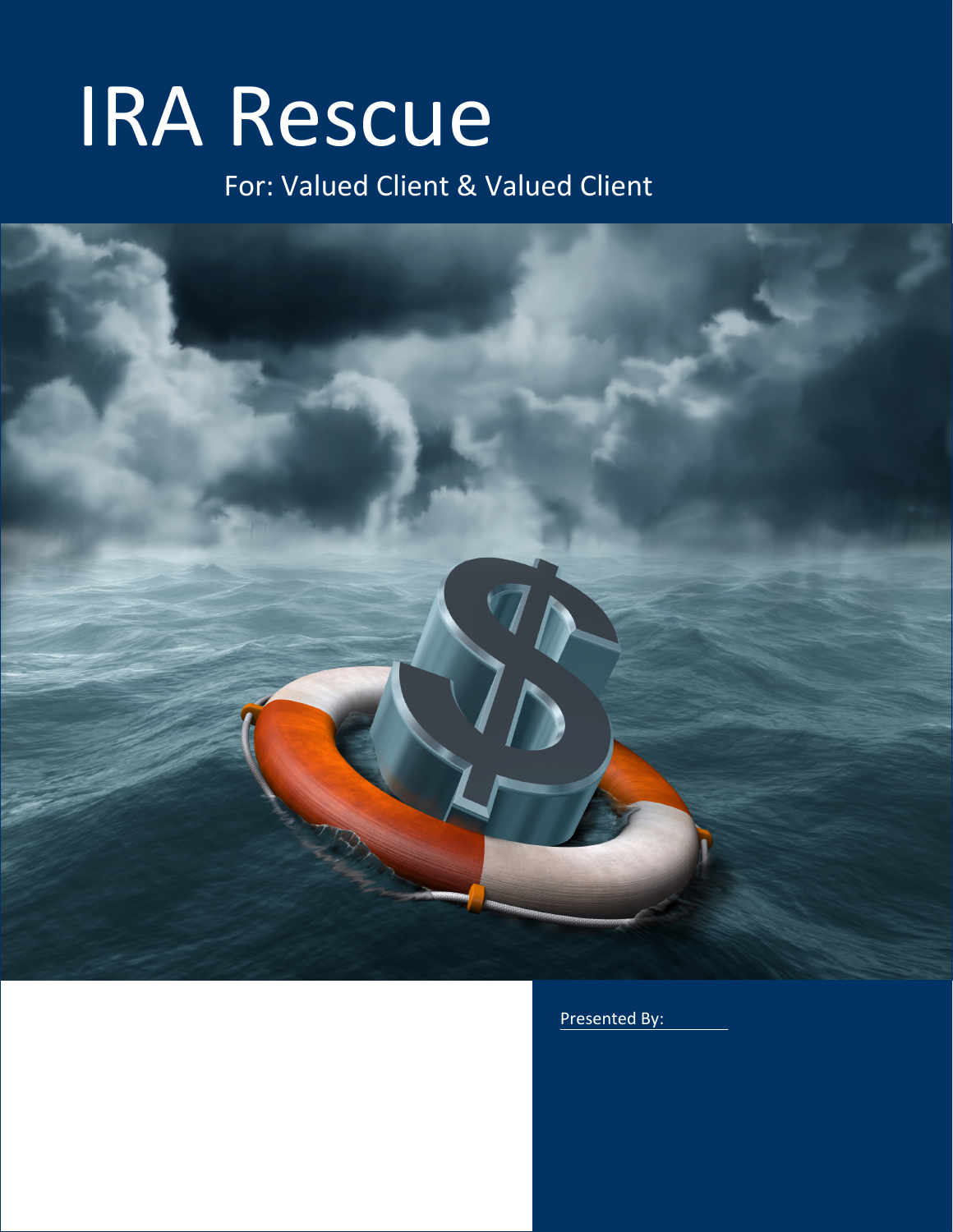# Client Information Summary

# Current Assets

| Liquid Assets:          | Liquid Assets (Taxable Interest)    | \$                                    | $\mathbf{0}$ |
|-------------------------|-------------------------------------|---------------------------------------|--------------|
|                         | Liquid Assets (Tax Exempt Interest) |                                       | $\mathbf{0}$ |
|                         | <b>Equity Assets</b>                |                                       | $\mathbf{0}$ |
|                         | Tax Deferred Assets                 |                                       | $\mathbf{0}$ |
|                         | Retirement Plan Assets              |                                       | 1,000,000    |
|                         |                                     | Total Liquid Assets                   | 1,000,000    |
| <b>Illiquid Assets:</b> |                                     | Total Illiquid Assets                 | $\mathbf 0$  |
| Other Assets:           | Inside the Estate                   |                                       |              |
|                         | Allianz LifePro+ Death Benefit      |                                       | 2,562,620    |
|                         |                                     | Total Other Assets Inside the Estate  | 2,562,620    |
|                         |                                     | Total Estate Assets                   | \$3,562,620  |
|                         |                                     | Total Other Assets Outside the Estate | $\mathbf 0$  |

#### Funding Options for Required Cash Flow

Retirement Plan Assets:

#### Assumptions Used

| Income Tax Rates:                     | Retirement                      | 28.00%   |
|---------------------------------------|---------------------------------|----------|
| Life Expectancy:                      | Joint                           | 26 Years |
|                                       | Valued Client                   | Age 90   |
|                                       | Valued Client                   | Age 90   |
| Retirement Plan Assets Valued Client: |                                 |          |
|                                       | Defined Contr. Yield Assumption | 7.00%    |

The information in this presentation is not guaranteed; it is for illustration purposes only. Tax rates, interest and inflation rates, and IRS tax codes may, and probably will, change in the future; therefore, you should consult your tax adviser for additional information about potential taxes and IRS revisions.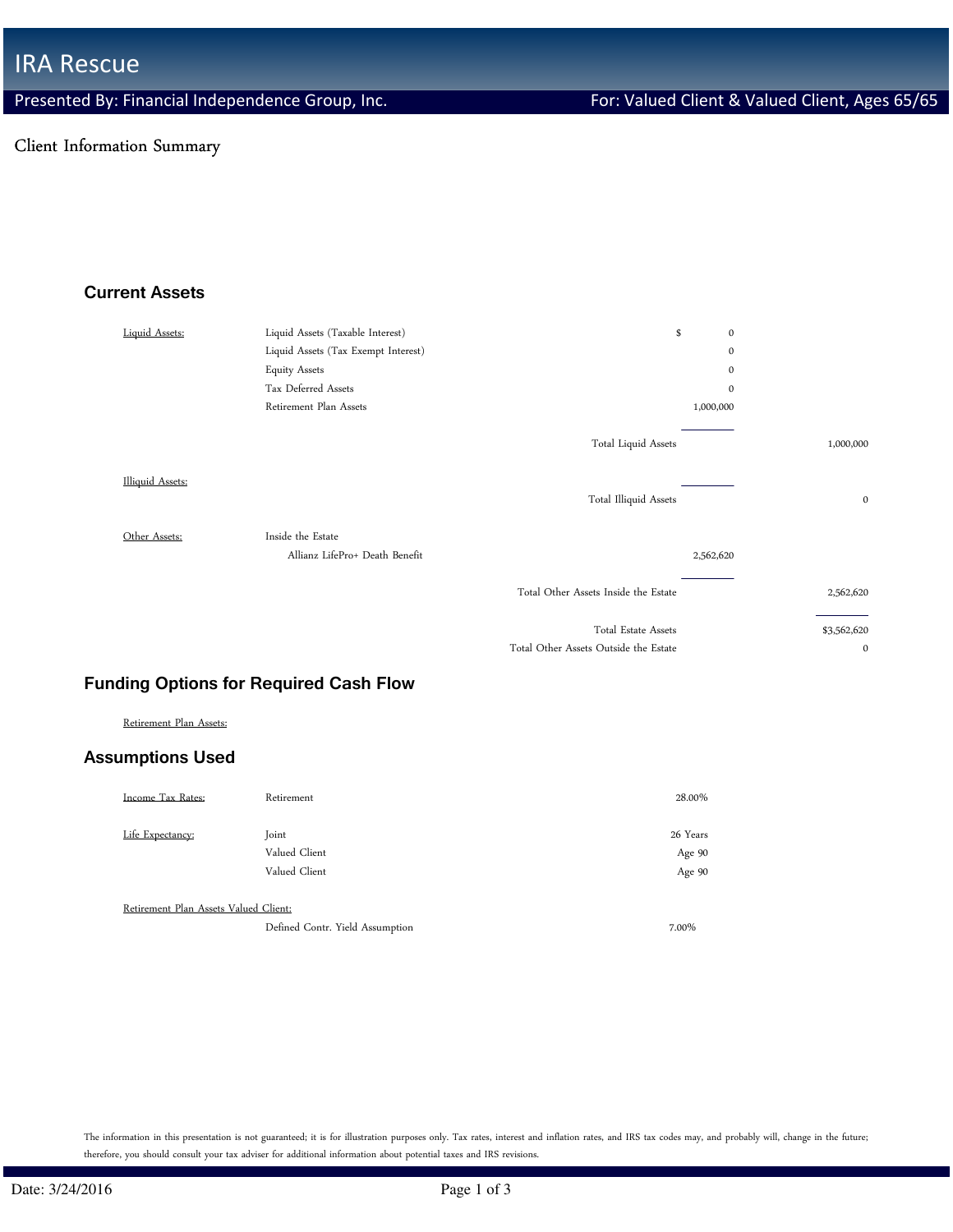# Presented By: Financial Independence Group, Inc. For: Valued Client & Valued Client & Valued Client

## Details of Defined Contribution Plan Assets for Valued Client

|      | <b>Retirement Plan</b> |                    | <b>Retirement Plan</b> | <b>Retirement Plan</b> |                    |                        |  |
|------|------------------------|--------------------|------------------------|------------------------|--------------------|------------------------|--|
|      | <b>Assets</b>          |                    | <b>Assets</b>          | Assets                 |                    | Retirement             |  |
|      | <b>Initial Value</b>   |                    | <b>Cost Basis</b>      | Yield                  |                    | <b>Income Tax Rate</b> |  |
|      | 1,000,000              |                    | 0                      | 7.00%                  |                    | 28.00%                 |  |
|      |                        |                    |                        |                        |                    |                        |  |
|      |                        | (1)                | (2)                    | (3)                    | (4)                | (5)                    |  |
|      |                        |                    |                        |                        |                    | <b>After Tax</b>       |  |
|      |                        |                    |                        | <b>Distribution</b>    |                    | <b>Cash Flow</b>       |  |
|      |                        | <b>Beginning</b>   | Required               | from                   | <b>Year End</b>    | from                   |  |
|      | M/F                    | of Year            | <b>Minimum</b>         | Retirement             | Retirement         | Retirement             |  |
| Year | Ages                   | <b>Plan Assets</b> | <b>Distribution</b>    | <b>Plan Assets</b>     | <b>Plan Assets</b> | <b>Plan Assets</b>     |  |
| 1    | 65/65                  | 1,000,000          | 0                      | 125,243                | 921,950            | 90,175                 |  |
| 2    | 66/66                  | 921,950            | 0                      | 125,243                | 839,689            | 90,175                 |  |
| 3    | 67/67                  | 839,689            | 0                      | 125,243                | 752,990            | 90,175                 |  |
| 4    | 68/68                  | 752,990            | 0                      | 125,243                | 661,614            | 90,175                 |  |
| 5    | 69/69                  | 661,614            | 0                      | 125,243                | 565,308            | 90,175                 |  |
| 6    | 70/70                  | 565,308            | 20,632                 | 125,243                | 463,807            | 90,175                 |  |
| 7    | 71/71                  | 463,807            | 17,502                 | 125,243                | 356,830            | 90,175                 |  |
| 8    | 72/72                  | 356,830            | 13,939                 | 125,243                | 244,081            | 90,175                 |  |
| 9    | 73/73                  | 244,081            | 9,882                  | 125,243                | 125,249            | 90,175                 |  |
| 10   | 74/74                  | 125,249            | 5,263                  | 125,249                | 0                  | 90,179                 |  |
|      |                        |                    |                        |                        |                    |                        |  |
| 11   | 75/75                  | 0                  | 0                      | 0                      | 0                  | 0                      |  |
| 12   | 76/76                  | 0                  | 0                      | 0                      | 0                  | 0                      |  |
| 13   | 77/77                  | 0                  | 0                      | 0                      | 0                  | 0                      |  |
| 14   | 78/78                  | 0                  | 0                      | 0                      | 0                  | 0                      |  |
| 15   | 79/79                  | 0                  | 0                      | 0                      | 0                  | 0                      |  |
| 16   | 80/80                  | 0                  | 0                      | 0                      | 0                  | 0                      |  |
| 17   | 81/81                  | 0                  | 0                      | 0                      | 0                  | 0                      |  |
| 18   | 82/82                  | 0                  | 0                      | 0                      | 0                  | 0                      |  |
| 19   | 83/83                  | 0                  | 0                      | 0                      | 0                  | 0                      |  |
| 20   | 84/84                  | 0                  | 0                      | 0                      | 0                  | 0                      |  |
| 21   | 85/85                  | 0                  | 0                      | 0                      | 0                  | 0                      |  |
| 22   | 86/86                  | 0                  | 0                      | 0                      | 0                  | 0                      |  |
| 23   | 87/87                  | 0                  | 0                      | 0                      | 0                  | 0                      |  |
| 24   | 88/88                  | 0                  | 0                      | 0                      | 0                  | 0                      |  |
| 25   | 89/89                  | 0                  | 0                      | 0                      | 0                  | 0                      |  |
| 26   | 90/90                  | 0                  | 0                      | 0                      | 0                  | 0                      |  |
| 27   | 91/91                  | 0                  | 0                      | 0                      | 0                  | 0                      |  |
| 28   | 92/92                  | 0                  | 0                      | 0                      | 0                  | 0                      |  |
| 29   | 93/93                  | 0                  | 0                      | 0                      | 0                  | 0                      |  |
| 30   | 94/94                  | 0                  | 0                      | 0                      | 0                  | 0                      |  |
| 31   | 95/95                  | 0                  | U                      | V                      | 0                  | U                      |  |
| 32   | 96/96                  | 0                  | 0                      | 0                      | 0                  | 0                      |  |
| 33   | 97/97                  | 0                  | 0                      | 0                      | 0                  | 0                      |  |
| 34   | 98/98                  | 0                  | 0                      | 0                      | 0                  | 0                      |  |
| 35   | 99/99                  | 0                  | 0                      | 0                      | 0                  | 0                      |  |
| 36   | 100/100                | 0                  | 0                      | 0                      | 0                  | 0                      |  |
|      |                        |                    |                        |                        |                    |                        |  |
|      |                        |                    |                        |                        |                    |                        |  |

 $\overline{67,218}$   $\overline{1,252,436}$   $\overline{901,754}$ 

Column (1) includes only deductible contributions.

Column (2) projects an estimate of the required minimum distribution based on the Uniform Lifetime table life expectancy factors, recalculated each year based on asset value and client age. Column (4) has been reduced by an assumed management fee of 1.50%.